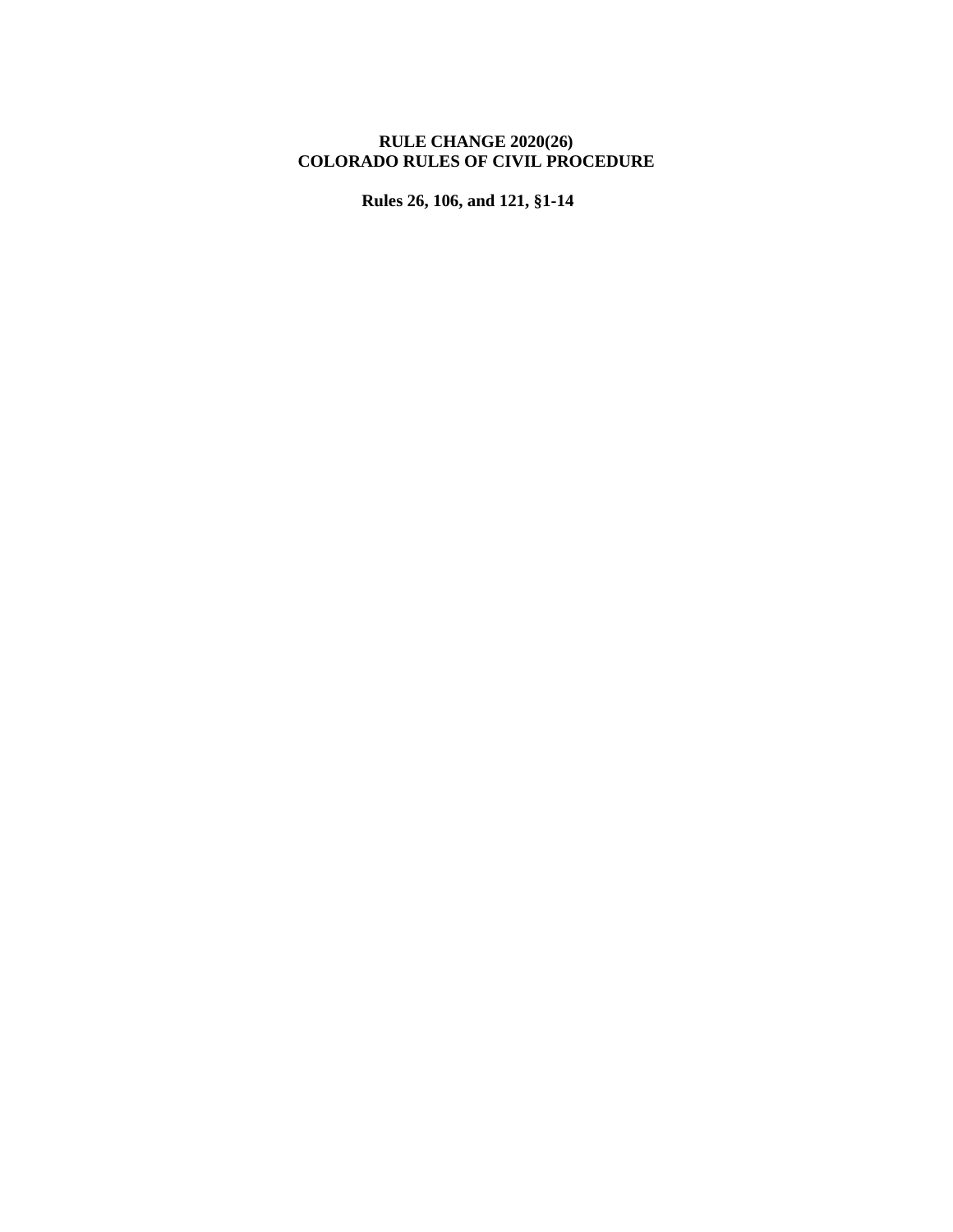## **Rule 26. General Provisions Governing Discovery; Duty of Disclosure**

(a) [NO CHANGE]

(b)  $(1) - (3)$  [NO CHANGE]

## **(4) Trial Preparation: Experts.**

(A) A party may depose any person who has been identified as an expert disclosed pursuant to subsection  $26(a)(2)$ (B)(I) of this Rule whose opinions may be presented at trial. Each deposition shall not exceed 6 hours. On the application of any party, the court may decrease or increase the time permitted after considering the proportionality criteria in subsection (b)(1) of this Rule. Except to the extent otherwise stipulated by the parties or ordered by the court, no discovery, including depositions, concerning either the identity or the opinion of experts shall be conducted until after the disclosures required by subsection (a)(2) of this Rule.

 $(B) - (D)$  [NO CHANGE]

(5) [NO CHANGE]

 $(c) - (g)$  [NO CHANGE]

## **COMMENTS**

[1] – [17] [NO CHANGE]

[18] Expert disclosures. Retained experts must sign written reports much as before except with more disclosure of their fees. The option of submitting a "summary" of expert opinions is eliminated. Their testimony is limited to what is disclosed in detail in their report. Rule  $26(a)(2)(B)(I).$ 

"Other" (non-retained) experts must make disclosures that are less detailed. Many times, a lawyer has no control over a non-retained expert, such as a treating physician or police officer, and thus the option of a "statement" must be preserved with respect to this type of expert, which, if necessary, may be prepared by the lawyers. For example, in addition to the opinions and diagnoses reflected in a plaintiff's medical records, a treating physician may have reached an opinion as to the cause of those injuries based upon treating the patient. Those opinions may not have been noted in the medical records but if sufficiently disclosed in a written report or statement as described in Comment [21], below, such opinions may be offered at trial without the witness having first prepared a full, retained expert report. In either any event, the expert testimony is to be limited to what is disclosed in detail in the disclosure. Rule  $26(a)(2)(B)(II)$ .

[19] – [21] [NO CHANGE]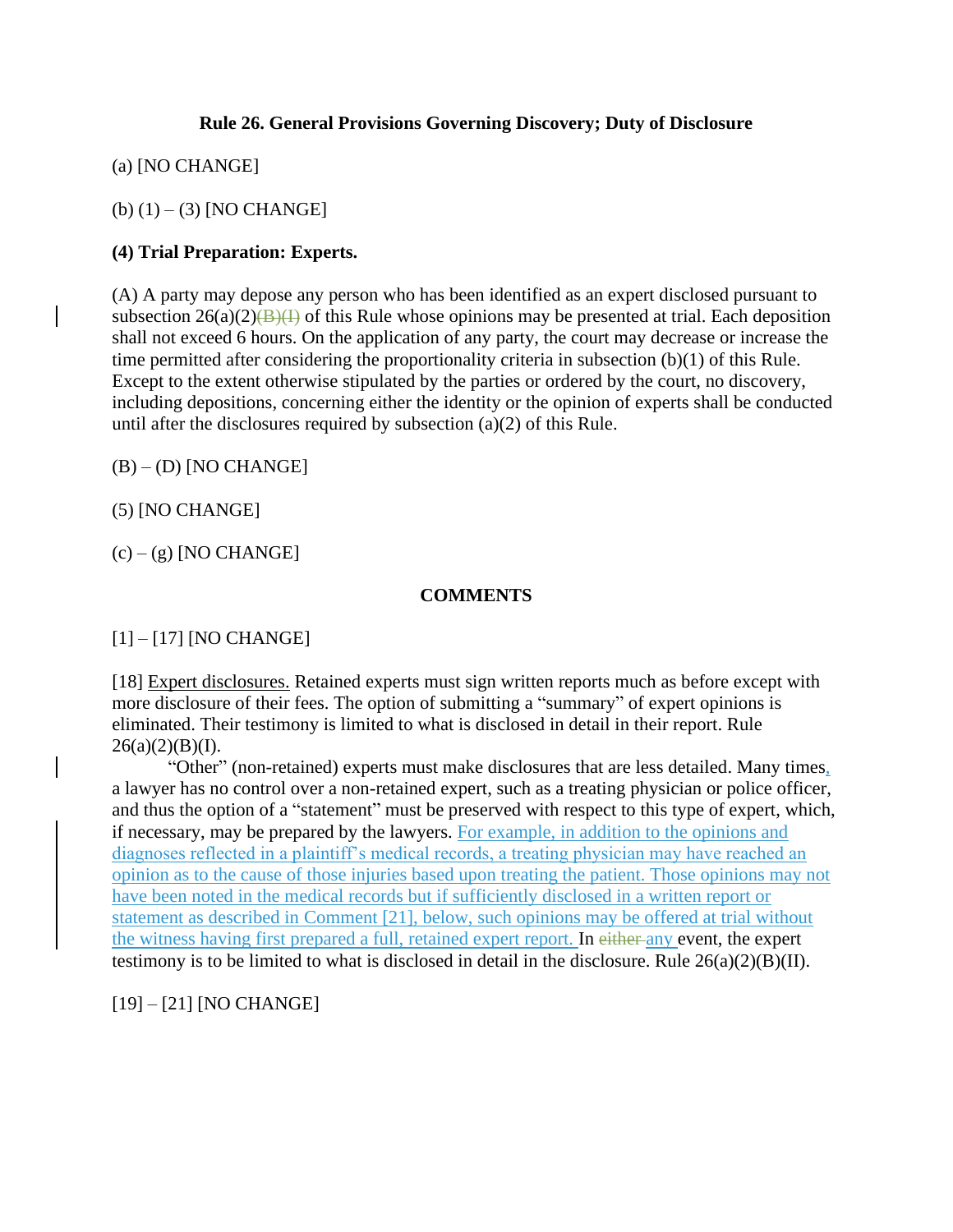#### **Rule 106. Forms of Writs Abolished**

(a) Habeas Corpus, Mandamus, Quo Warranto, Certiorari, Prohibition, Scire Facias and Other Remedial Writs in the District Court. Special forms of pleadings and writs in habeas corpus, mandamus, quo warranto, certiorari, prohibition, scire facias, and proceedings for the issuance of other remedial writs, as heretofore known, are hereby abolished in the district court. Any relief provided hereunder shall not be available in the superior or county courts. In the following cases relief may be obtained in the district court by appropriate action under the practice prescribed in the Colorado Rules of Civil Procedure:

 $(a)(1) - (a)(3)$  [NO CHANGE]

(a)(4) Where, in any civil matter, any governmental body or officer or any lower judicial body exercising judicial or quasi-judicial functions has exceeded its jurisdiction or abused its discretion, and there is no plain, speedy and adequate remedy otherwise provided by law:

 $(a)(4)(I) - (b)$  [NO CHANGE]

## **COMMENT**

### 2020

The Court has amended subsection (a)(4) to limit its application to civil matters; the subsection may not be used to challenge rulings by county, municipal, or other lower courts in criminal cases.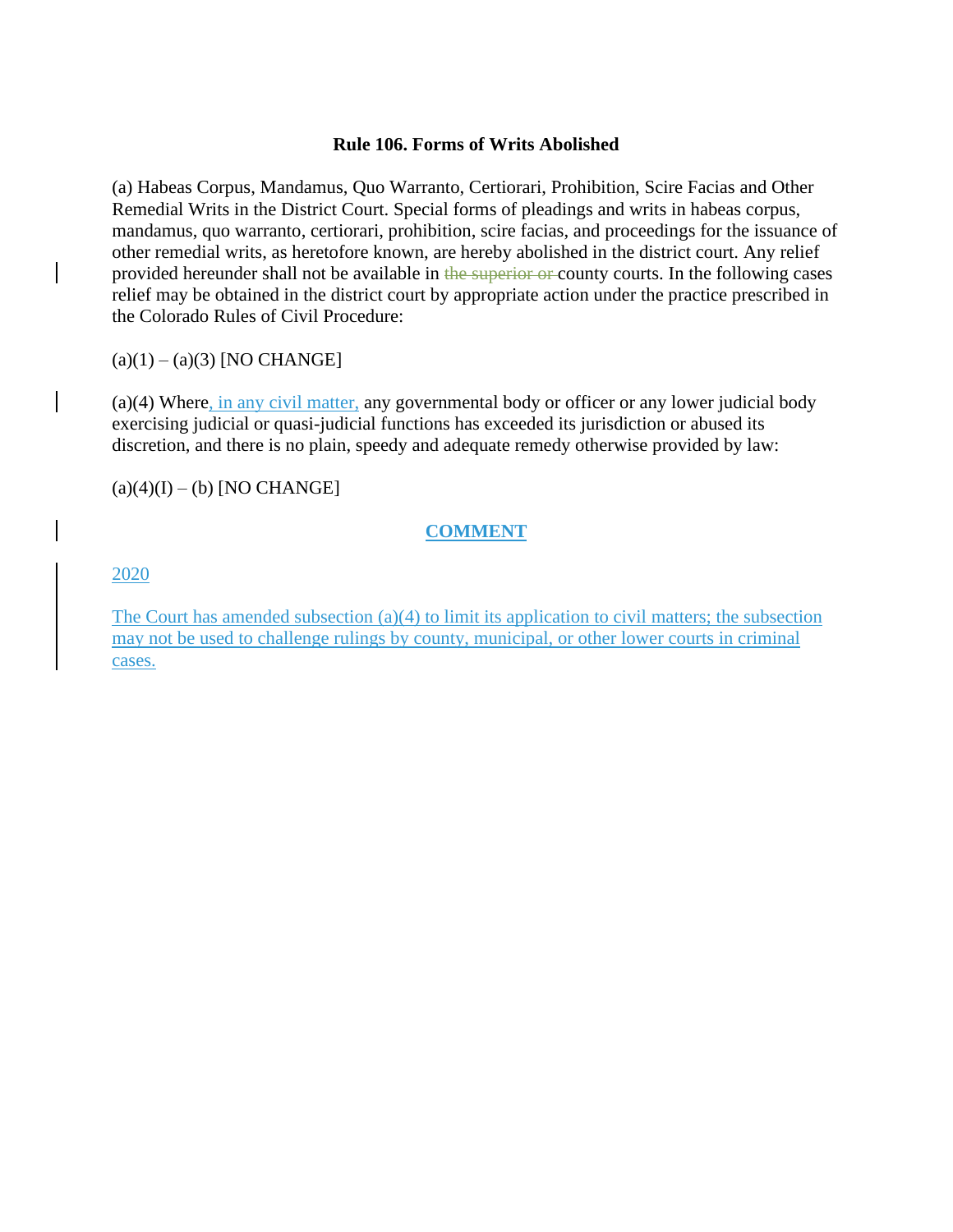### **Rule 121. Local Rules--Statewide Practice Standards Section 1-14 Default Judgments**

1 – 1(e) [NO CHANGE]

(f) If the action is on a promissory note, and the original note is paper based, the original note shall be presented to the court in order that the court may make a notation of the judgment on the face of the note. If the note is to be withdrawn, a photocopy shall be substituted.

 $(1)(g) - 4$  [NO CHANGE]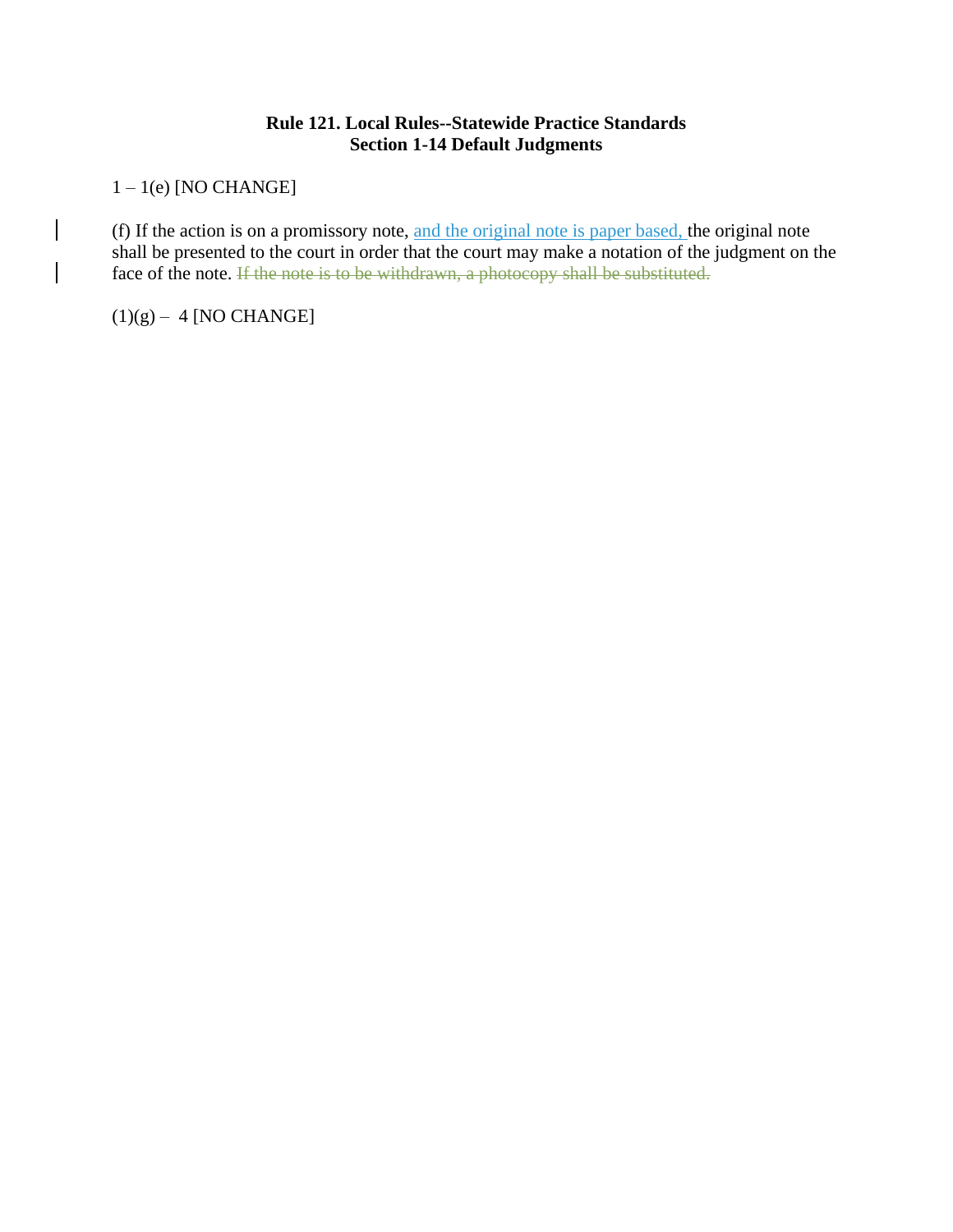## **Rule 26. General Provisions Governing Discovery; Duty of Disclosure**

(a) [NO CHANGE]

(b)  $(1) - (3)$  [NO CHANGE]

## **(4) Trial Preparation: Experts.**

(A) A party may depose any person who has been identified as an expert disclosed pursuant to subsection 26(a)(2) of this Rule whose opinions may be presented at trial. Each deposition shall not exceed 6 hours. On the application of any party, the court may decrease or increase the time permitted after considering the proportionality criteria in subsection (b)(1) of this Rule. Except to the extent otherwise stipulated by the parties or ordered by the court, no discovery, including depositions, concerning either the identity or the opinion of experts shall be conducted until after the disclosures required by subsection (a)(2) of this Rule.

 $(B) - (D)$  [NO CHANGE]

(5) [NO CHANGE]

 $(c) - (g)$  [NO CHANGE]

## **COMMENTS**

[1] – [17] [NO CHANGE]

[18] Expert disclosures. Retained experts must sign written reports much as before except with more disclosure of their fees. The option of submitting a "summary" of expert opinions is eliminated. Their testimony is limited to what is disclosed in detail in their report. Rule  $26(a)(2)(B)(I).$ 

"Other" (non-retained) experts must make disclosures that are less detailed. Many times, a lawyer has no control over a non-retained expert, such as a treating physician or police officer, and thus the option of a "statement" must be preserved with respect to this type of expert, which, if necessary, may be prepared by the lawyers. For example, in addition to the opinions and diagnoses reflected in a plaintiff's medical records, a treating physician may have reached an opinion as to the cause of those injuries based upon treating the patient. Those opinions may not have been noted in the medical records but if sufficiently disclosed in a written report or statement as described in Comment [21], below, such opinions may be offered at trial without the witness having first prepared a full, retained expert report. In any event, the expert testimony is to be limited to what is disclosed in detail in the disclosure. Rule  $26(a)(2)(B)(II)$ .

[19] – [21] [NO CHANGE]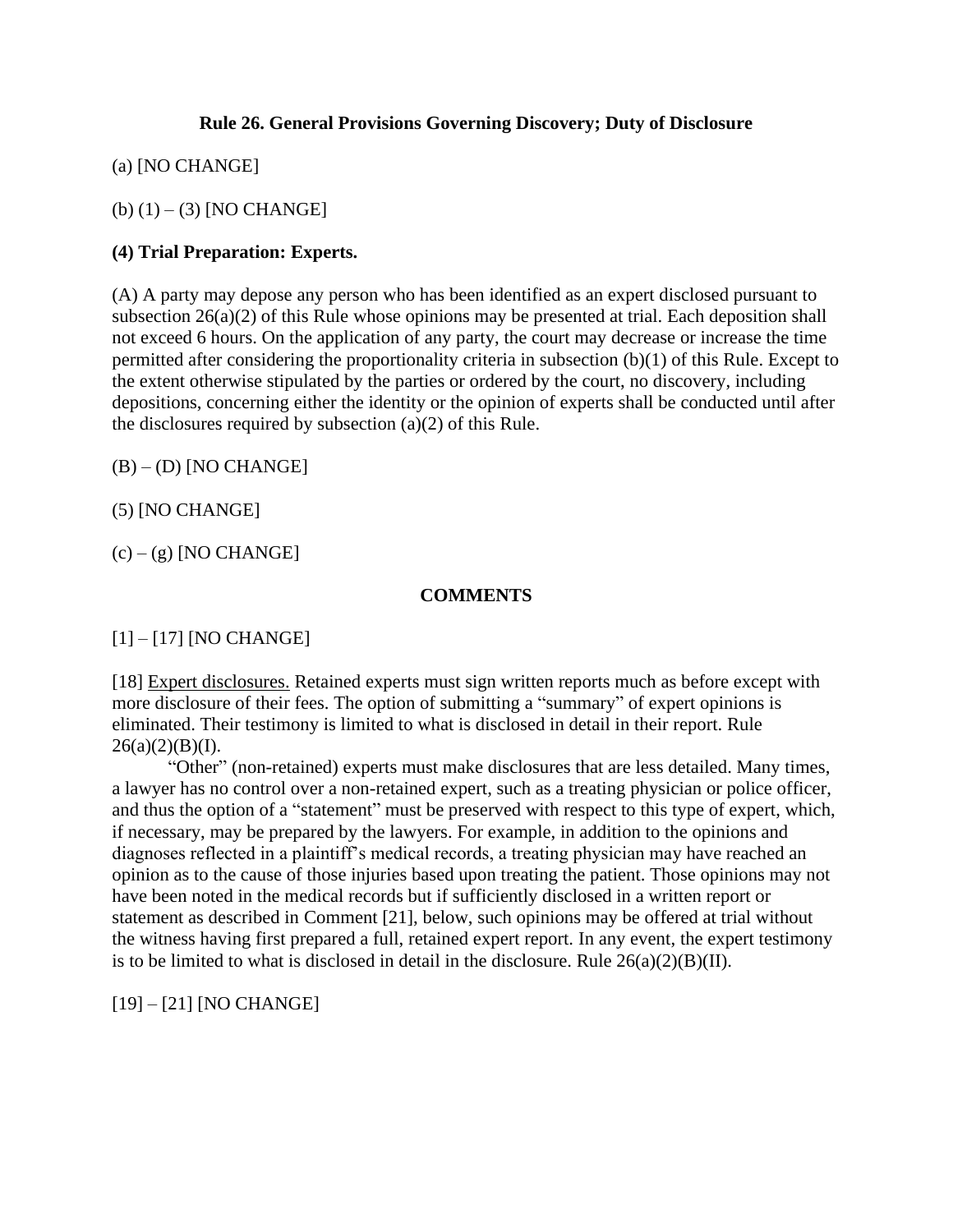### **Rule 106. Forms of Writs Abolished**

(a) Habeas Corpus, Mandamus, Quo Warranto, Certiorari, Prohibition, Scire Facias and Other Remedial Writs in the District Court. Special forms of pleadings and writs in habeas corpus, mandamus, quo warranto, certiorari, prohibition, scire facias, and proceedings for the issuance of other remedial writs, as heretofore known, are hereby abolished in the district court. Any relief provided hereunder shall not be available in county courts. In the following cases relief may be obtained in the district court by appropriate action under the practice prescribed in the Colorado Rules of Civil Procedure:

 $(a)(1) - (a)(3)$  [NO CHANGE]

(a)(4) Where, in any civil matter, any governmental body or officer or any lower judicial body exercising judicial or quasi-judicial functions has exceeded its jurisdiction or abused its discretion, and there is no plain, speedy and adequate remedy otherwise provided by law:

 $(a)(4)(I) - (b)$  [NO CHANGE]

### **COMMENT**

2020

The Court has amended subsection (a)(4) to limit its application to civil matters; the subsection may not be used to challenge rulings by county, municipal, or other lower courts in criminal cases.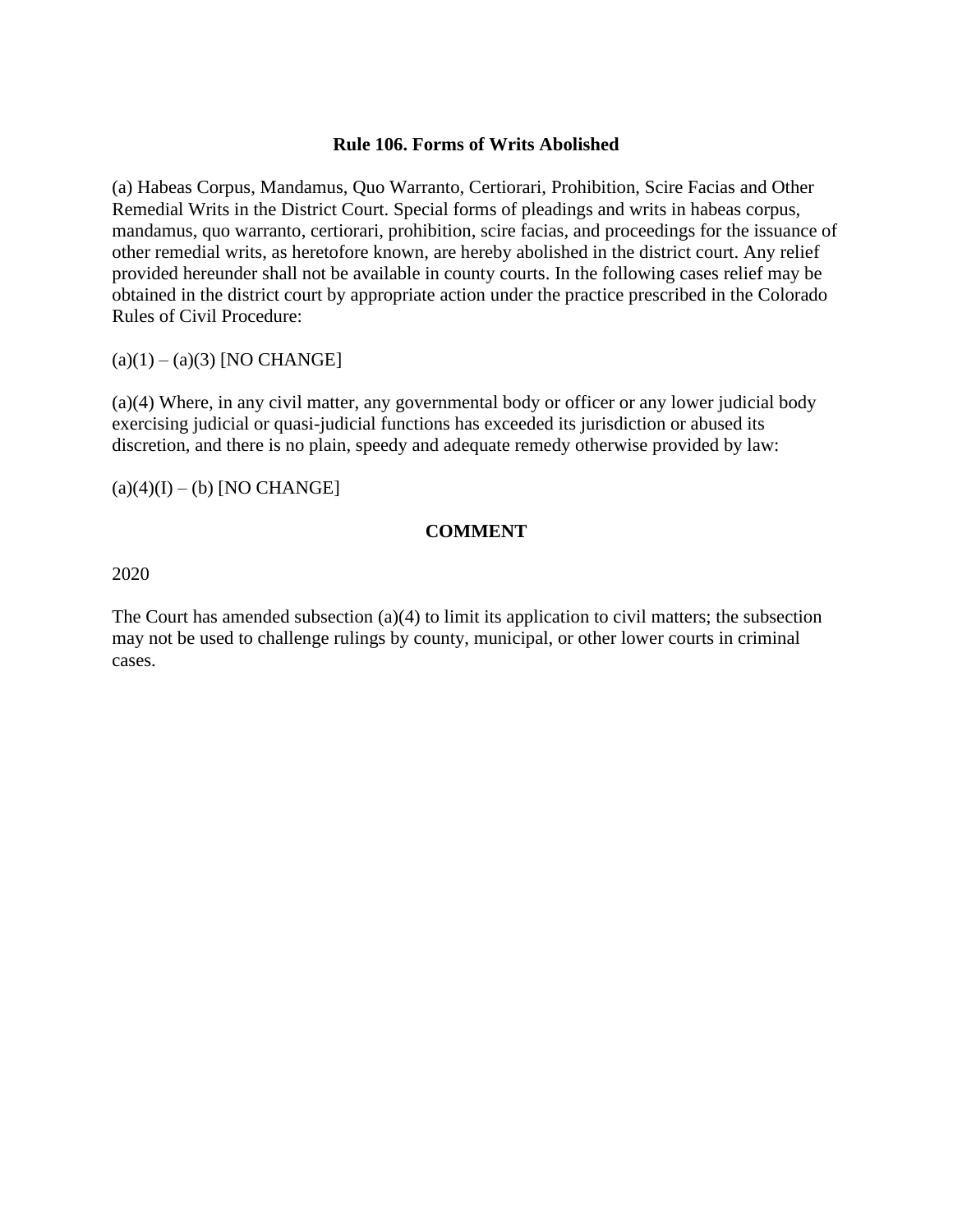# **Rule 121. Local Rules--Statewide Practice Standards Section 1-14 Default Judgments**

1 – 1(e) [NO CHANGE]

(f) If the action is on a promissory note, and the original note is paper based, the original note shall be presented to the court in order that the court may make a notation of the judgment on the face of the note.

 $(1)(g) - 4$  [NO CHANGE]